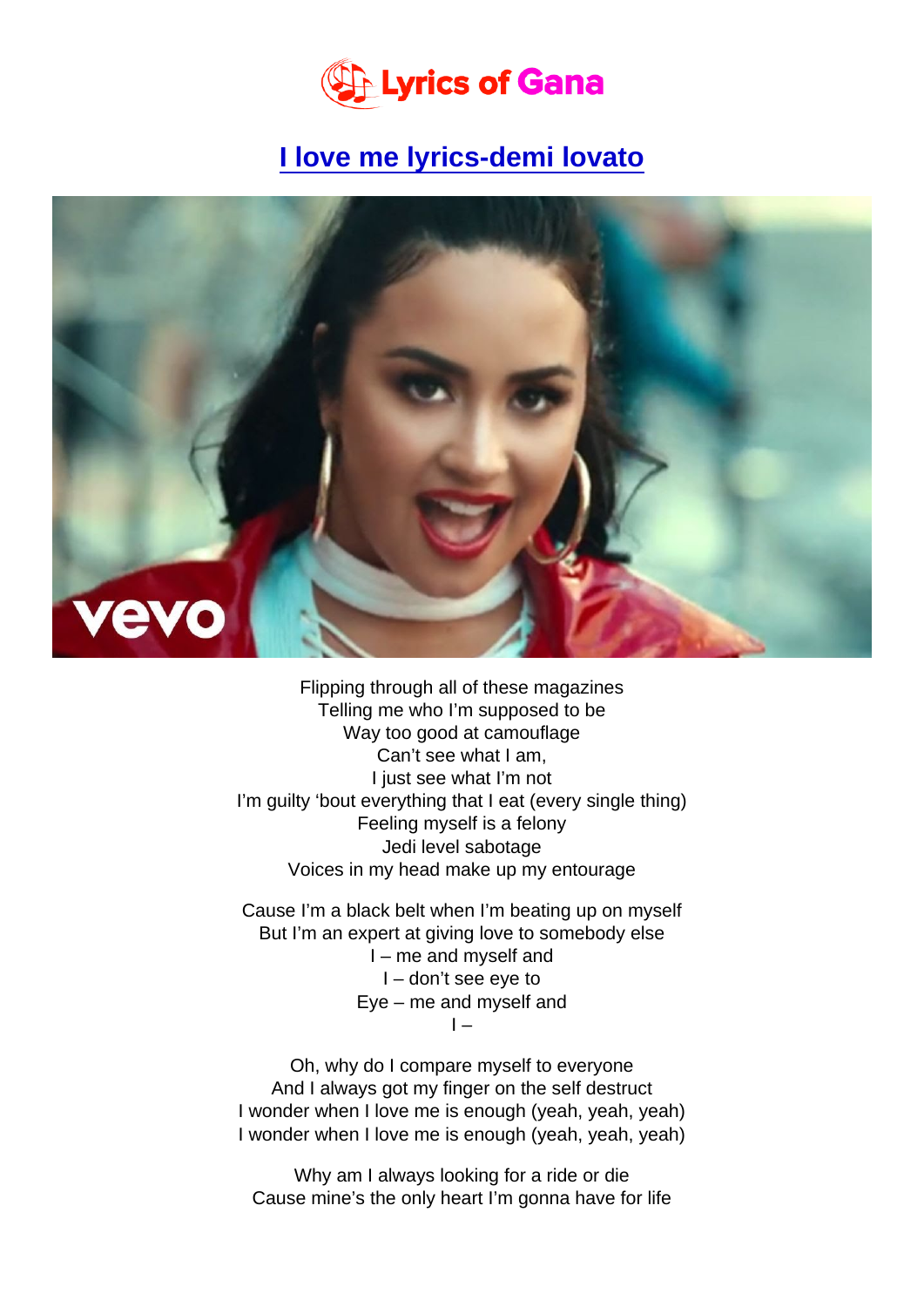After all the times I went and fucked it up (all the times I went and fucked it up) I wonder when I love me is enough (yeah, yeah, yeah)

> Yeah, yeah Yeah, yeah Yeah, yeah Yeah, yeah I wonder when I love me is enough I wonder when I love me is enough

Haters that live on the internet Live in my head, should be paying rent I'm way too good at listening All these comments fucking up my energy

Cause I'm a black belt when I'm beating up on myself But I'm an expert at giving love to somebody else I – me and myself and I – don't see eye to Eye – me and myself and

 $\blacksquare$ 

Oh, why do I compare myself to everyone And I always got my finger on the self destruct I wonder when I love me is enough (yeah, yeah, yeah) I wonder when I love me is enough (yeah, yeah, yeah)

Why am I always looking for a ride or die Cause mine's the only heart I'm gonna have for life After all the times I went and fucked it up (all the times I went and fucked it up) I wonder when I love me is enough (yeah, yeah, yeah)

> Yeah, yeah Yeah, yeah Yeah, yeah Yeah, yeah I wonder when I love me is enough I wonder when I love me is enough

I'm my own worst critic Talk a whole lot of shit But I'm a ten out of ten Even when I forget I-I-I-I (I'm a ten out of ten, don't you ever forget it)

> I'm my own worst critic Talk a whole lot of shit But I'm a ten out of ten Even when I forget I-I-I-I

> > Yeah, yeah